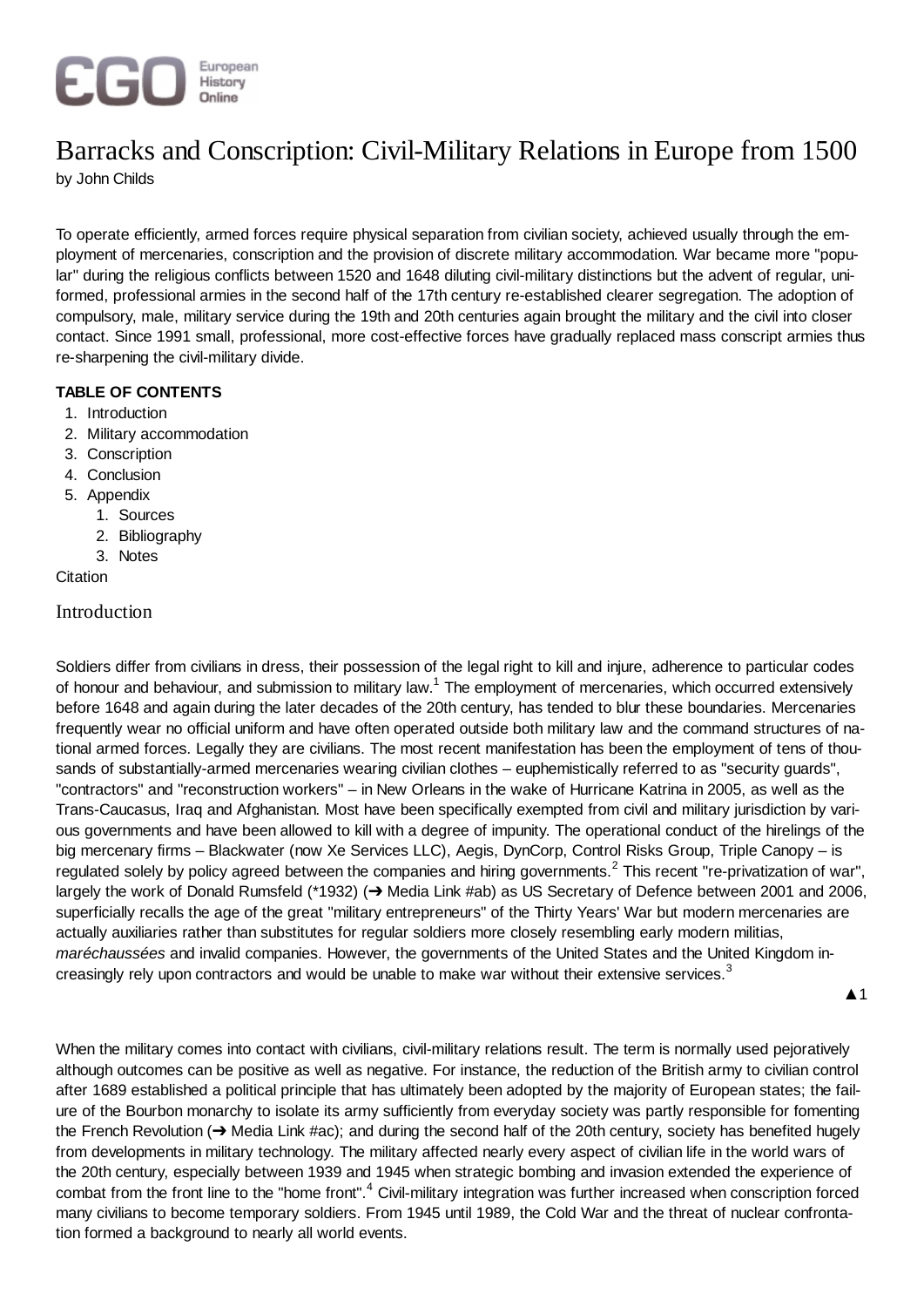In peacetime, civil-military relations during the 17th and 18th centuries were largely determined by the fact that national governments were principally war-making machines. Modern militarism, both a political creed and means of social regulation, began in earnest with the absolute monarchies of 18th-century Europe, which organized their states along martial lines. Brandenburg-Prussia under Frederick the Great (1712–1786) ( $\rightarrow$  Media Link #ad) remains the archetype but similar systems operated in Austria, Russia and Hesse-Kassel. Although two decades of civil war, regicide and military government had caused the English to develop a strong antipathy towards the professional military, following the restoration of the monarchy in 1660 over half the royal revenues were devoured by the army, navy and supporting logistical organizations.<sup>5</sup> The adoption of peacetime conscription across most of Europe during the 19th and 20th centuries brought nearly everyone into contact with national martial institutions. When faced with simultaneous requirements to provide an army of occupation in Germany, fight the Korean War and attempt to re-establish the empire, Britain responded by laying aside its long-standing dislike of the military and, from 1947 to 1960, enforced male conscription. Civilians in Benito Mussolini's (1883–1945) (→ Media Link #ae) Italy, Nazi Germany, the Soviet Union and Francisco Franco's (1892–1975) ( $\rightarrow$  Media Link #af) Spain were governed by regimes that glorified war and consciously militarized society. Since 1945, the lives of people in South Africa, Chile, Spain, Argentina, Portugal, Iran, Iraq, Libya, Greece, Russia, Cuba, the Balkans, China and Eastern Europe have similarly been blighted by military-police states. Civil-military relations have thus touched the majority of human affairs over the past five hundred years.<sup>6</sup> A subject of such magnitude cannot be discussed fully in a short article but some general patterns can be discerned by examining two closely-related aspects from which most of Europe suffered during both war and peace throughout the entire period: military accommodation and conscription. On joining an army, recruits relinquish most civil and legal rights and are quickly de-civilianized and, to some extent, de-personalized by "basic training".<sup>7</sup> Thereafter, fraternization between soldier and civilian undermines the newly-acquired military attitudes and discipline, a huge problem in mass conscript armies, where civilians temporarily mutate into soldiers for a fixed period of service and, consequently, are rarely completely indoctrinated with the martial ethos.<sup>8</sup> To ensure the highest possible state of efficiency, conscripts must be housed separately from civilians in purpose-built accommodation. Shortages of money have often made this only partially possible and few governments have avoided recourse to billeting, a less desirable substitute that enables civil-military contact.

 $\triangle 3$ 

## Military accommodation

Until the second half of the 17th century, armies were largely mercenary and temporary, existing only in time of war. Peacetime billeting – the lodging of soldiers on civilians – did not become a major problem in western Europe until the second half of the 17th century, when most European governments raised quasi-national standing armies without the financial resources to maintain them adequately.<sup>9</sup> In the widespread absence of barracks, soldiers had to be quartered in private houses, inns and taverns, stables  $\rightarrow$  Media Link #ag)and empty buildings, resulting in a consequent deterioration in discipline, proficiency and unit cohesion. Soldiers were moved to fresh billets at regular intervals to interrupt the development of undesirable, long-term liaisons with civilians and ensure that local resources were not depleted. Although securing payment from sometimes unruly soldiers was often difficult, civilians did realize some benefits. Billeting boosted the local economy by creating additional markets for food, alcoholic drink, tobacco and cheap textiles, while soldiers provided a source of labour for capital projects and agriculture.

Ÿ4

The artillery and engineers were the first to abandon billeting and move to accommodation built within their academies, training establishments and fortresses.<sup>10</sup> Next, although still accompanying the sovereign on his travels, by 1700 regiments of royal guards were semi-permanently located within capital cities. This was certainly the case in London and Paris. Meanwhile, the bulk of the "line infantry" was usually lodged in fortifications and towns while cavalry took quarters in the countryside in order to feed their horses. In England, the foot soldiers were stationed in the main ports and garrison towns: Berwick-upon-Tweed, Hull, Chatham and Rochester, Westminster, Portsmouth, the Isle of Wight, Plymouth, Falmouth, Chester and Carlisle. The cavalry was dispersed across the Home Counties, Midlands and East Anglia. A similar distribution was practiced in Prussia and France, where the infantry was concentrated in fortress towns along the east and north-east frontiers between Dunkirk and Briançon while the cavalry was scattered throughout the interior.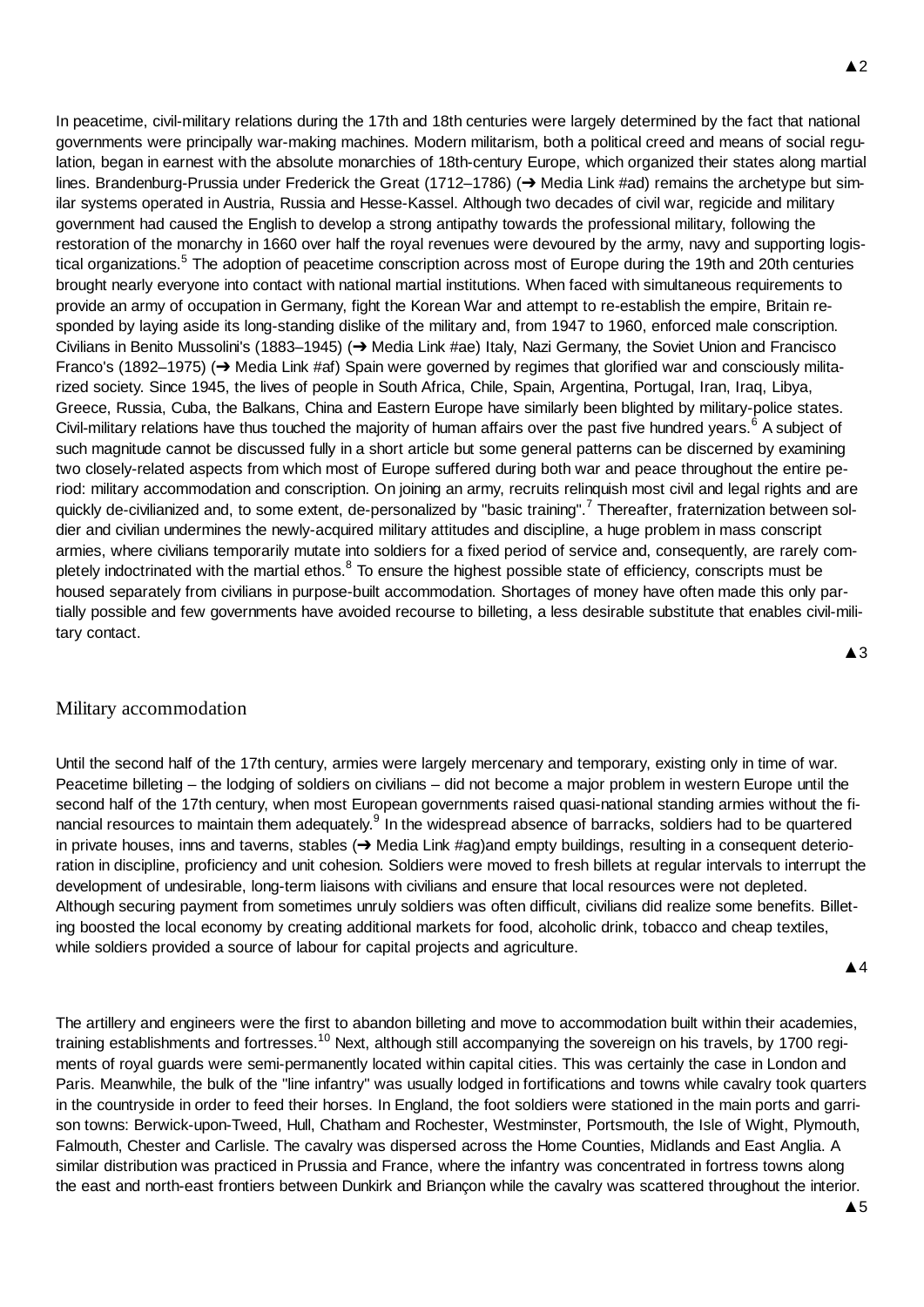In England, billeting briefly became a political issue during the early years of the reign of Charles I (1625–1649) ( $\rightarrow$  Media Link #ah). The Petition of Right (1628) (→ Media Link #ai)claimed that the troops assembled for the Cadiz and Isle de Rhé expeditions had been billeted on private householders without their consent. It also suggested that the government had deliberately quartered troops on recalcitrant civilians to "persuade" them to pay unpopular taxes. "Free quarter", whereby soldiers did not pay for their board and lodging on departure but tendered a receipt that could theoretically be cashed on the national treasury, was the norm during the English Civil Wars (1642–1646, 1648, 1651). In fact, "free quarter" was an accurate description, as householders found it virtually impossible to achieve recompense. In 1679, the Disbandment Act forbade billeting on private householders without their consent, a clause reiterated in the series of Mutiny Acts from 1689. A pattern was thus established for the 18th century: groups of three or four soldiers were lodged in public houses in and around the principal garrisons and fortifications resulting in declining efficiency and regimental cohesion.<sup>11</sup> Billeting also created considerable social tensions. Soldiers were so unpopular that their very presence in an inn adversely affected trade. From 1697, publicans were allowed to pay infantrymen four pennies per diem and cavalrymen six pennies to feed themselves in their allocated rooms and not frequent the public areas.

**A**<sup>6</sup>

There were some barracks in early Stuart England, usually old, empty, decrepit buildings. During the English Civil Wars, the Parliamentary army regularly desecrated Anglican churches, especially the more spacious cathedrals, to stable horses and lodge soldiers. After the Restoration in 1660, the English standing army owned some living space in the Tower of London, the Savoy in Westminster and the principal garrisons, but over half the troops had to be billeted. Barracks were built in the principal towns in Ireland following the end of the Jacobite War in 1691<sup>12</sup> and in Scotland after Culloden in 1746 – principally Fort William and Fort Augustus – but these were police posts and blockhouses intended to intimidate restive civilians. Uncomfortable civil-military relations caused by frequent neglect of the billeting laws were a constant in the important border fortress of Berwick-upon-Tweed. To solve the problem, the Ravensdowne Barracks were opened in 1721, the first purpose-built military accommodation in England since the departure of the Romans. They housed a battalion of 600 infantry in two, three-storey blocks on opposite sides of a parade square. The rooms, where eight men slept in four double-beds, were arranged around three staircases. Thirty-six officers lived in a pavilion along the third side of the square and the quadrangle was completed by a two-storey office and storehouse block. At first there was neither sick-bay nor kitchen, and the men prepared meals in their own rooms.<sup>13</sup> Spurred on by indiscipline in the ranks, anti-militarism among the majority of the population, poor civil-military relations occasioned by infringements of the quartering regulations and the need for sustained, large-unit training, the British army was gradually moved into municipal barracks between 1792 and 1858. In 1822, the Board of Ordnance assumed responsibility from the civilian authorities. Initially, the internal arrangements of the jerry-built, brick sheds were unsatisfactory, with over 30 men sleeping side-by-side on long benches. The Duke of Wellington (1769–1852) ( $\rightarrow$  Media Link #aj) ordered tiered, iron bedsteads so that each man had his own berth but barracks remained unhealthily overcrowded. Beds were supposed to be separated by a minimum gap of twelve inches but this was rarely observed: in 1847, 500 men were crammed into the Jersey barracks designed to accommodate 386.<sup>14</sup> Lessons from the colonies led to considerable improvements after 1850. Barracks were re-positioned on the edge of towns close to major roads and railways and, more significantly, washrooms and sanitary facilities were introduced. Edward Cardwell's (1813–1886) (→ Media Link #ak) Army Reforms of 1870 allocated every regiment a dépôt town complete with barracks. Thus, the great majority of the more substantial English towns and cities acquired barracks, greatly reducing civil-military contact.<sup>15</sup> Barracks remained communal and fairly primitive until the emergence of a freer and more affluent society during the 1960s led to a crisis in service recruitment. One solution was to make the soldier's life more attractive by replacing traditional barracks with modern accommodation where each unmarried soldier had his own bed-sitting room complete with sanitary facilities and married men occupied apartments or individual houses. During the last fifteen years, the United Kingdom armed forces have contracted considerably in size resulting in the sale of much of this property while the remaining accommodation has often been poorly maintained. However, during the Second World War barracks and temporary camps proved insufficient for the millions of army conscripts and recourse was made to billeting on private householders, one of the causes of the British army's poor discipline and training. The Royal Navy and Royal Air Force, both of which were similarly augmented with conscripts, maintained a more professional ethos partly because they were able to house most of their personnel in dockyards, ships and airfields.<sup>16</sup>

Specialized "camps", complete with barracks, were developed from the mid-19th century to cater for the increasing range of weaponry and provide facilities for the rapid, annual "processing" and training of "classes" of conscripts. France had established several training camps during the 18th century but the first modern, permanent base was opened at Mourmelon ("Camp Châlons") in 1857. During the 1890s, Germany reserved infantry manoeuvre grounds adjacent to existing artillery ranges. Although Britain had a professional army rather than a conscript army, similar training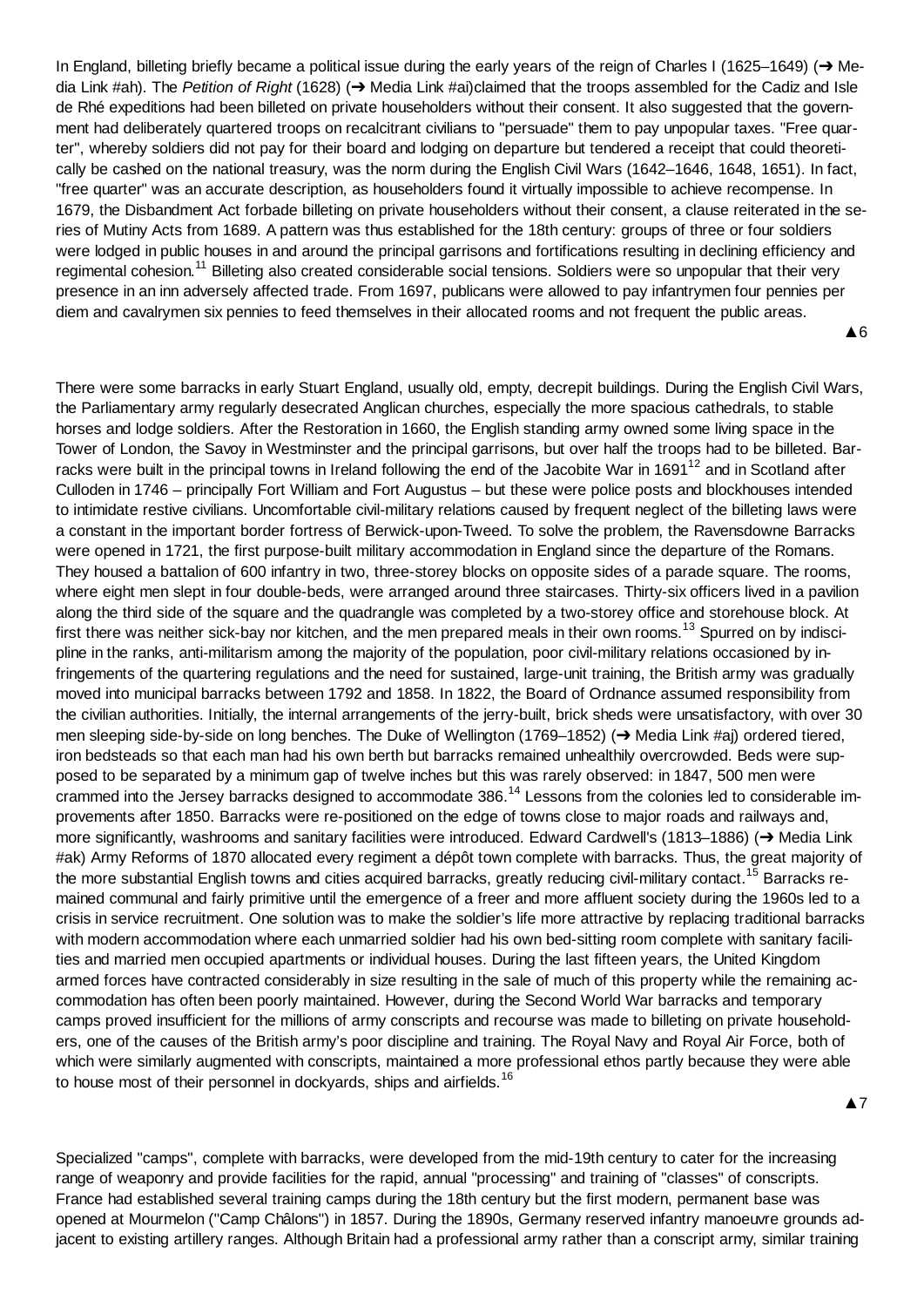areas were needed: Aldershot was established in 1854–1855 (→ Media Link #al); Tidworth and Bulford on Salisbury Plain in 1902; and Larkhill in 1919. Subsequently, large camps and training establishments were developed in the Brecklands in Norfolk, Otterburn in Northumberland, Shoeburyness in Essex and in the Brecon Beacons in Wales.<sup>17</sup>

**▲8** 

**A**9

Making use of suitably situated towns and cities, an ordinance of 1544 ordered the establishment of a network of military staging posts, or *étapes*, each separated by one day's march, on the arterial roads leading from central France to her frontiers and laterally along those borders. The first chain of *étapes*, down the Maurienne Valley leading to the Italian border, was in place by 1551. Learning from French practice, the government in Madrid created the famous "Spanish Road", a combination of tracks and "staples" that varied according to the season of the year, the weather and the local political circumstances, to support soldiers marching from Milan to the Netherlands via Lombardy, Savoy, Franche-Comté, Lorraine and Luxembourg. It was first used in 1623. A French town designated as an *étape* received money from the government to create the necessary infrastructure of stores, provisions, transportation and quarters, usually in empty, derelict buildings. The burden of billeting was thereby lessened. After 1623, there were four main lines of military communication: Brittany to Marseilles; Normandy to Languedoc; Picardy to Bayonne; and Saintonge to Bresse. Series of *étapes* characterized most French main roads by 1700, with civilian provision contractors supplying human and horse feed. In 1778, the Comte de Saint-Germain nationalized the *étapes*, which were subsequently expanded into a series of magazines under Napoleon Bonaparte (1769–1821) (→ Media Link #am). When troops travelled away from the *étapes* network, communities were allowed to deduct the cost of billeting from taxation. With the advent of railways in the mid-19th century, the *étapes* declined in importance but were not finally dissolved until 1870.<sup>18</sup>

Unfortunately, the *étapes* network only accommodated soldiers on the march. Castles had always included accommodation for the garrison, and the "artillery fortifications" of Pagan, Coehoorn, Vauban and Dahlberg incorporated barracks. Louis XIV issued several edicts stating that lodging soldiers in barracks was the only means by which military discipline could be maintained and civilians freed from having to share their houses with unwelcome strangers. However, the large costs restricted progress. A number of empty and neglected buildings were assigned for military use but most soldiers not garrisoning fortifications continued to be lodged with private householders. Compulsory free billeting was also occasionally used by states as an instrument of coercion, as demonstrated by the "Dragonades" against the Huguenots, James II's (1633–1701) (→ Media Link #ao) policy of Catholicisation in England between 1685 and 1688, and the suppression of religious dissent in Restoration Scotland. A new set of imperatives led to an invigoration of French barracks building after 1763. In large towns, bodies of troops already assembled in one place were required to assist the municipal police in fire fighting, controlling riots and protecting markets. In Rouen, the Saint-Sever (1774) and Pré-au-Loup (1780) barracks were built to house a garrison capable of suppressing serious disorder. Elsewhere, in Caen for example, the overt purpose of constructing barracks was to protect the delicate townswomen from the offensive sight and presence of soldiers. In effect, barracks were prisons quarantining soldiers from civilians and many had iron bars across the windows. The great increase in the number of conscripts during the second half of the 19th century and the practice of locating barracks in towns were cited as possible factors in the relative depopulation of the French countryside. In 1906, eight per cent of Breton rural conscripts who had been accommodated in municipal barracks either remained in the town after discharge or returned shortly afterwards. More than one third of French conscripts who had experienced the delights of Paris, Lyons and Marseilles did not want to go home. Revised regulations governing the design of barracks were introduced in 1873: the first new-pattern buildings were opened at Bourges in 1880. They were light, spacious and airy, each man having his own bed. Guardrooms, sickbays, latrines, detention cells and kitchens were all included. The new, more civilized barracks required large areas of land, which inhibited widespread adoption, a problem not restricted to France. In 1939, the *Wehrmacht* required 953,806 acres to accommodate over one million men (→ Media Link #ap)but, by 1972, the *Bundeswehr* needed 1,045,233 acres to quarter only 500,000.<sup>19</sup>

 $\triangle$  10

Early modern European states were slow to build barracks because of the expense, even though the alternatives of billeting their soldiers upon the civilian population or employing cantonal systems of recruitment and conscription tended to re-integrate soldiers with civilians. Both Frederick the Great and Maria Theresa (1717–1780) ( $\rightarrow$  Media Link #aq) were much exercised by the need to isolate their troops from the pernicious influences of the Enlightenment. Troops would only support absolute monarchy if they were isolated from the ideas current within civilian society. Foreign troops were ideal but, if unavailable, native soldiers sufficed – provided that they were not stationed close to the districts from which they had been recruited. The armies of Brandenburg-Prussia and Austria were mainly lodged with civilians until after the end of the Seven Years' War in 1763, when both states gradually transferred their forces into barracks. Prussian bar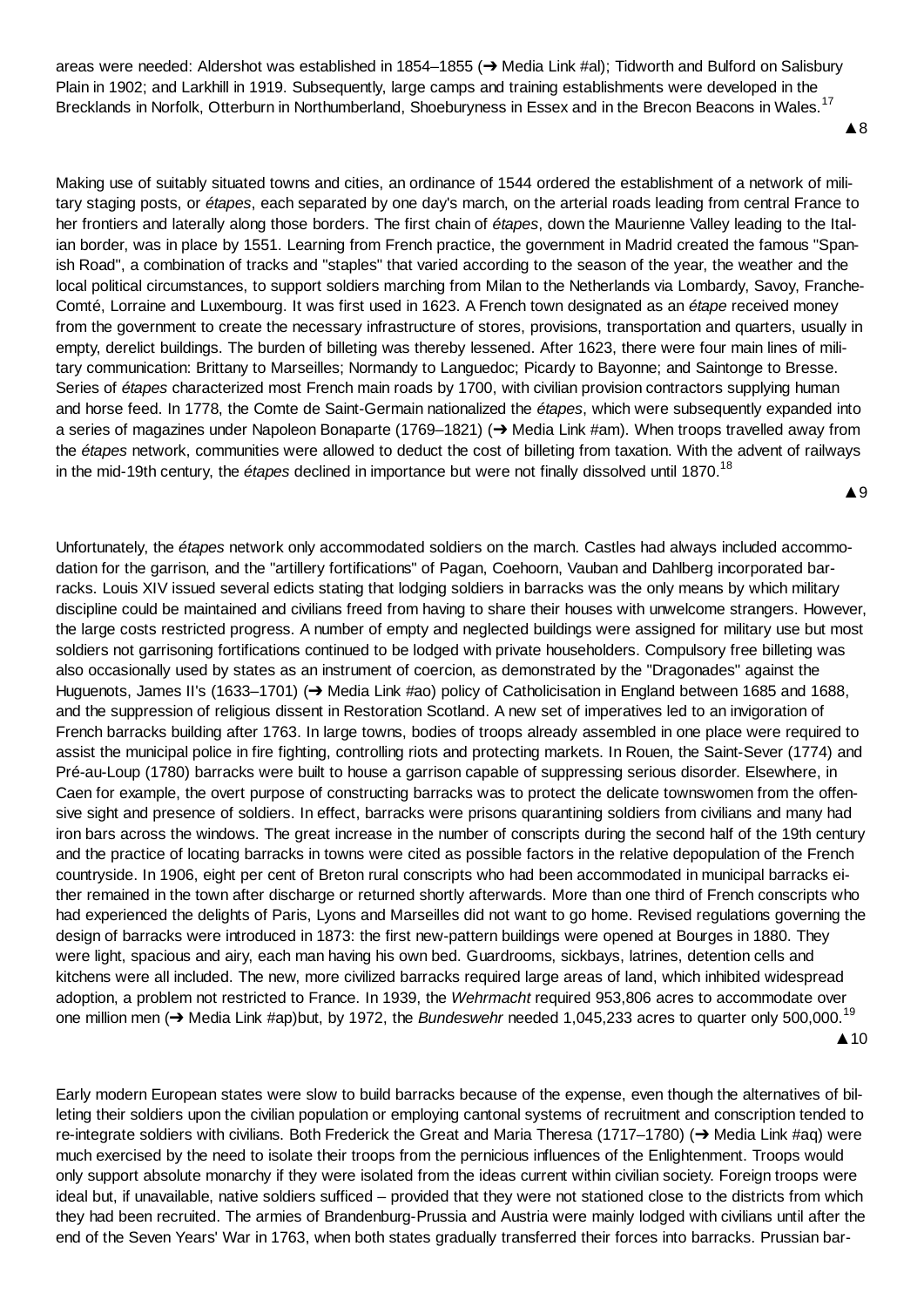racks contained between 25 and 30 men, each sharing a double bed. Some purpose-built barracks had appeared in Austria prior to 1748 but the majority of men lived in "semi-barracks", usually dilapidated and abandoned houses riddled with lice, fleas and epidemic diseases.<sup>20</sup> Billeting on civilians continued and the numbering of houses was introduced in France in 1768 and Austria in 1781 to assist both billeting officers and quartermasters. Those countries that adopted a cantonal system of recruiting, principally Prussia, Austria and Hesse-Kassel, avoided some of the tensions arising from military accommodation. Charles XI of Sweden (1655–1697) ( $\rightarrow$  Media Link #as) solved the problem by placing the soldier firmly within society and making civilians responsible for his housing, employment, material well-being and replacement. In the aftermath of the Napoleonic Wars  $(\rightarrow$  Media Link #at), across much of Europe a proper infrastructure of barracks was essential for the administration of mass conscription, which became the norm after 1850: there were 230 garrison towns in Prussia in 1850 but 330 by 1869. $^{21}$  In order to inculcate martial values into young, impressionable conscripts within the shortest possible time, the application of strict civil-military separation was essential. Similar principles still apply in those countries that have retained peacetime conscription, although the standard of barrack accommodation has improved immeasurably to bring it into line with the general rise in the civilian standard of living.

A 11

## Conscription

A volunteer willingly recognizes that his life is both dispensable and expendable, whereas the conscript has no choice but to accept the same conditions. Various forms of conscription have been applied throughout history. The duty to bear arms on behalf of the liege lord lay at the heart of the feudal system. Early modern armies and navies normally conscripted individuals when the supply of volunteers was insufficient, usually during rapid expansion at the beginning of wars or to replace casualties. Criminals, vagrants and the unemployed were all liable to conscription, the former often sentenced to military service in lieu of physical punishment or incarceration.<sup>22</sup> The Royal Navy could not have functioned without recourse to the press gang while the galley fleets of the French, Spanish, Genoese, Venetians, Maltese, Barbary pirates and Ottoman Turks remained at sea through the efforts of criminals, religious dissidents, prisoners of war ( $\rightarrow$  Media Link #au) and kidnapped unfortunates.<sup>23</sup> Naturally, volunteers were preferred, being generally better motivated than pressed men and less likely to desert, but there were never enough in wartime. To attract recruits, "bounty money", or a signing-on fee, was offered, the value of which varied according to supply. The availability of volunteers depended on the seasons of the year and the cycles of plenty and famine.<sup>24</sup> A concentration of casual labourers and unemployed men made towns more productive recruiting grounds than the countryside, and recruitment was always easier in winter when seasonal employment was low. Even during the critical middle years of the Nine Years' War (1688–1697) and the period between 1709 and 1712 in the War of the Spanish Succession (1701–1715), exceptionally poor harvests temporarily eased recruiting pressures in the French army. Despite efforts to stamp out manifold abuses committed by recruiting officers, François Michel Le Tellier, marquis de Louvois (1639–1691) (→ Media Link #av), admitted that "when the king needs men, that is not the time to examine whether they were enrolled in due form".<sup>25</sup> To the labouring poor in towns and the peasant in the field, army life was not unattractive: pay was relatively regular; accommodation was usually provided; food was normally made available; plentiful opportunities existed for "moonlighting"; military law, discipline and modes of punishment were no more severe than those in civilian societies; the likelihood of engaging an enemy was remote; and sex and alcohol were readily obtainable from the array of camp followers that trudged behind every army.<sup>26</sup> Many joined the army just for bread. Likewise, leaky tents or filthy, cramped barracks were probably similar to the lodgings that the soldier had "enjoyed" before joining-up.

 $\triangle$  12

During the 18th century, princes who could not afford mercenaries or ruled populations too small to furnish armies large enough to fulfil their political ambitions, replaced *ad hoc* variants of conscription with formal and organized systems. The origins lay in the *ban* and *arrière ban* of the Middle Ages where lists had been kept of all men fit and able to bear arms. France introduced registers of "naval classes" in 1669 when the manpower demands of Jean-Baptiste Colbert's (1619–1683) ( $\rightarrow$  Media Link #aw) naval and colonial expansion outstripped the supply of trained seamen.<sup>27</sup> The manning of the French royal militia was regularized in 1688: a roll of all eligible men was compiled from which a selection was chosen by ballot. Sweden improved an already existing system of cantonal conscription in 1682 as part of the *Indelningsverket* (allotment system), which placed the onus for manning the royal army on groups of farmers renting crown lands.<sup>28</sup> In 1733, Prussian territories were divided into military districts, or "cantons", and all male births were entered into registers from which recruits were selected annually. Hesse-Kassel copied this scheme in 1762 creating an army that Landgrave Frederick II (1720–1785) ( $\rightarrow$  Media Link #ax) rented to other rulers, producing enough revenue to beautify his capital, Kassel. Austria followed suit in 1781 in an effort to achieve military parity with Prussia. All these systems attempted to reduce the economic deadweight of the army by calling cantonists to the colours for a period of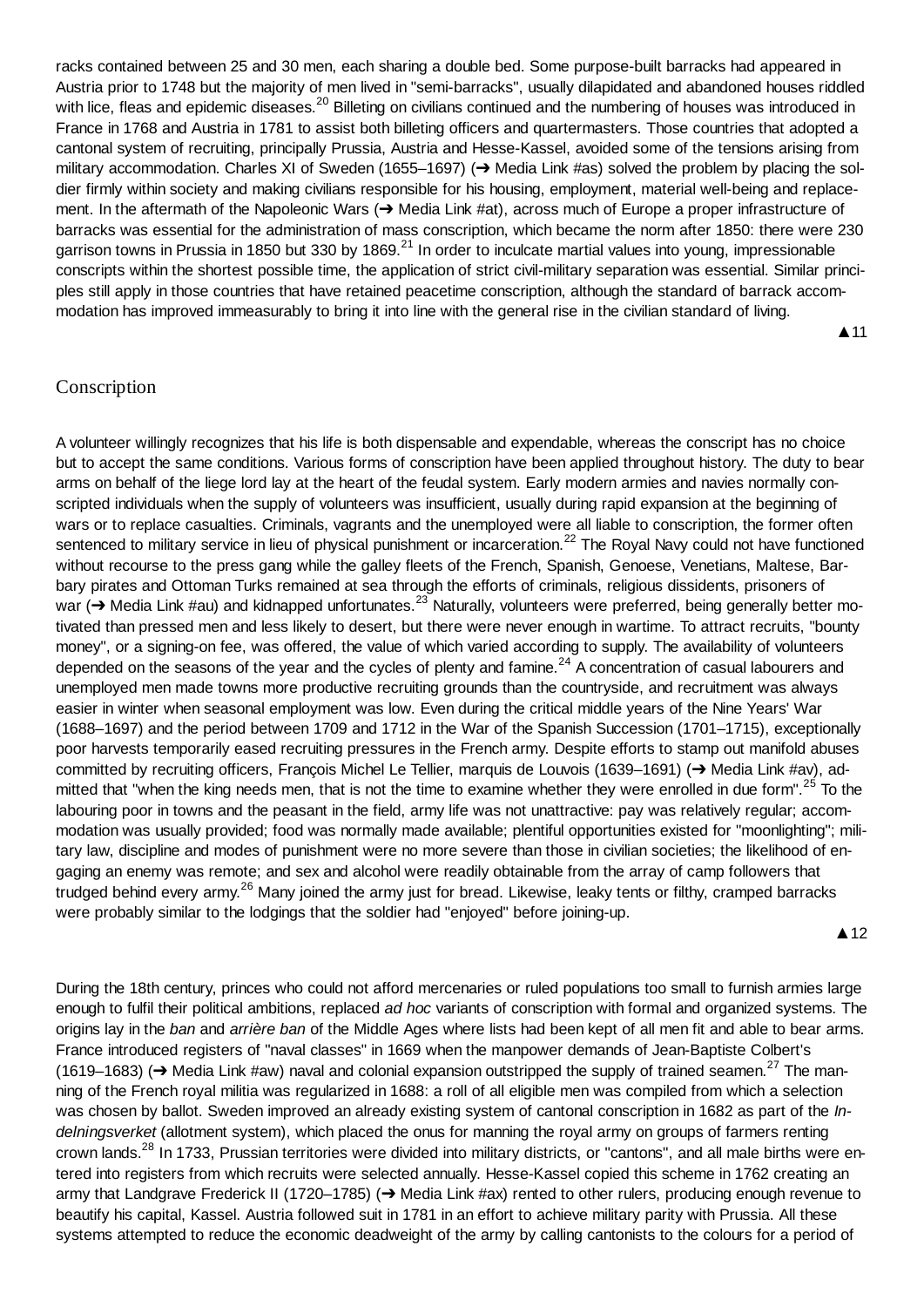initial instruction before allowing them to return to their civilian occupations interrupted only by short periods of annual refresher training and mobilization.<sup>29</sup>

Cantonal conscription was highly selective. Only the unemployed and urban or rural labourers were recruited; the clergy, the nobility, the professions, the commercial middle classes and even some categories of farm labourers were exempt. Modern, universal, male conscription originated from Lazare Carnot's (1753–1823) (→ Media Link #ay) levée en masse  $\rightarrow$  Media Link #az) of 1793, which advanced the concept that, in time of danger, it was the duty of every man to help defend the state in return for the benefits of citizenship, effectively a new form of feudalism.<sup>30</sup> However, after an initial enthusiastic response, voluntary recruitment fell away, necessitating Jean-Baptiste Jourdan's  $(1762–1833)$   $\rightarrow$  Media Link #b0) law of 1798, which introduced compulsory, universal conscription for all Frenchmen between the ages of 20 and 25. Universality proved unattainable: certain social classes still received exemptions and the draft could be evaded by the purchase of substitutes or flight. Nevertheless, when extended to countries under French occupation, Jourdan's law provided an army large enough to satisfy Napoleon's gluttony for human life.<sup>31</sup> Abolished in 1814 at Allied behest, conscription was reintroduced in 1818 by Laurent de Gouvion-Saint-Cyr's  $(1764–1830)$  ( $\rightarrow$  Media Link #b1) law. However, the ideal of universality had slipped further and the new system belonged more to the 18th century than post-Revolutionary France. Each year, the young men in the class called up drew lots to decide who had to endure seven years' military servitude. Substitution was permissible – babies could be insured from birth against drawing an unlucky number – but the conscript had to provide his own replacement and serve in person if no-one else could be found.

Whereas the French Revolutionary governments risked arming the people to oppose reactionary monarchies, those reactionary monarchies hesitated to arm their own people for fear of revolution. After defeat at Jena-Auerstedt in 1806, Prussia had no option but to reform its entire military system by introducing universal, short-service conscription and by opening the officer corps to the middle classes.<sup>32</sup> However, the Prussian "nation-in-arms" failed to blossom into a "citizen army" when the Congress of Vienna (1815) restored the pre-1789 international order: compulsory military service continued but in a royal army rather than a permanent, national formation. One of the legacies of French occupation was the adoption of conscription by ballot in many German states until unification under Prussia in 1870/1871 resulted in the adoption of compulsory military service. In France, selection by ballot was abolished in 1889, but universal, compulsory military service was introduced only in 1905. Young men served for two years, then entered the reserves until the age of 34, before passing into the home army until they reached 40 years of age. Poor health provided the sole grounds for exemption. To compensate for a falling birth-rate, first-line service was extended to three years in 1913. In 1914, France immediately mobilized 780,000 men, equating to one-in-26 of her male inhabitants, while Germany's ratio was one-in-76 yielding an army of 850,000. During the 1914–1918 War, eight million Frenchmen served in the armed forces, or two-in-five of her male population, and 15 million Russians were drafted. Even Great Britain, under the pressure of war, introduced compulsory male conscription from 1916 to 1919.  $\rightarrow$  Media Link #b2)

 $\triangle$  15

A 14

**▲**13

Between the two World Wars, the duration of military service reflected the political situation. In France, it was 18 months in 1923, one year in 1928 and two years in 1936. Almost all belligerents in the Second World War employed obligatory military service but, except for the extreme case of Germany in 1944 and 1945, mobilized proportionately fewer men than in 1914–1918 because of the need to reserve labour for vital war production. Between 1941 and 1945, Britain conscripted 1,700,000 women into industry, agriculture, the police and non-combatant roles in the armed forces. (→ Media Link #b3) Since 1945, increasing costs and effectiveness of armaments have led to a huge reduction in the numerical strength of armed services and some countries have opted for small, professional forces manned by volunteer specialists.

**A** 16

Universal military service was widely adopted during the 19th century for a number of reasons. The legacy of Napoleonic occupation was influential, while the scale of warfare steadily increased, thereby necessitating ready access to large cohorts of trained men. Some European states were newly formed – Germany, Italy, Austria-Hungary, Norway – and conscription made societies more homogeneous and cohesive by inculcating nationalism and diluting regional and provincial influences. Conscription was also educative with many learning to read and write during national service. It was said that the Austro-Hungarian army was the sole expression of nationalism within a particularly rambling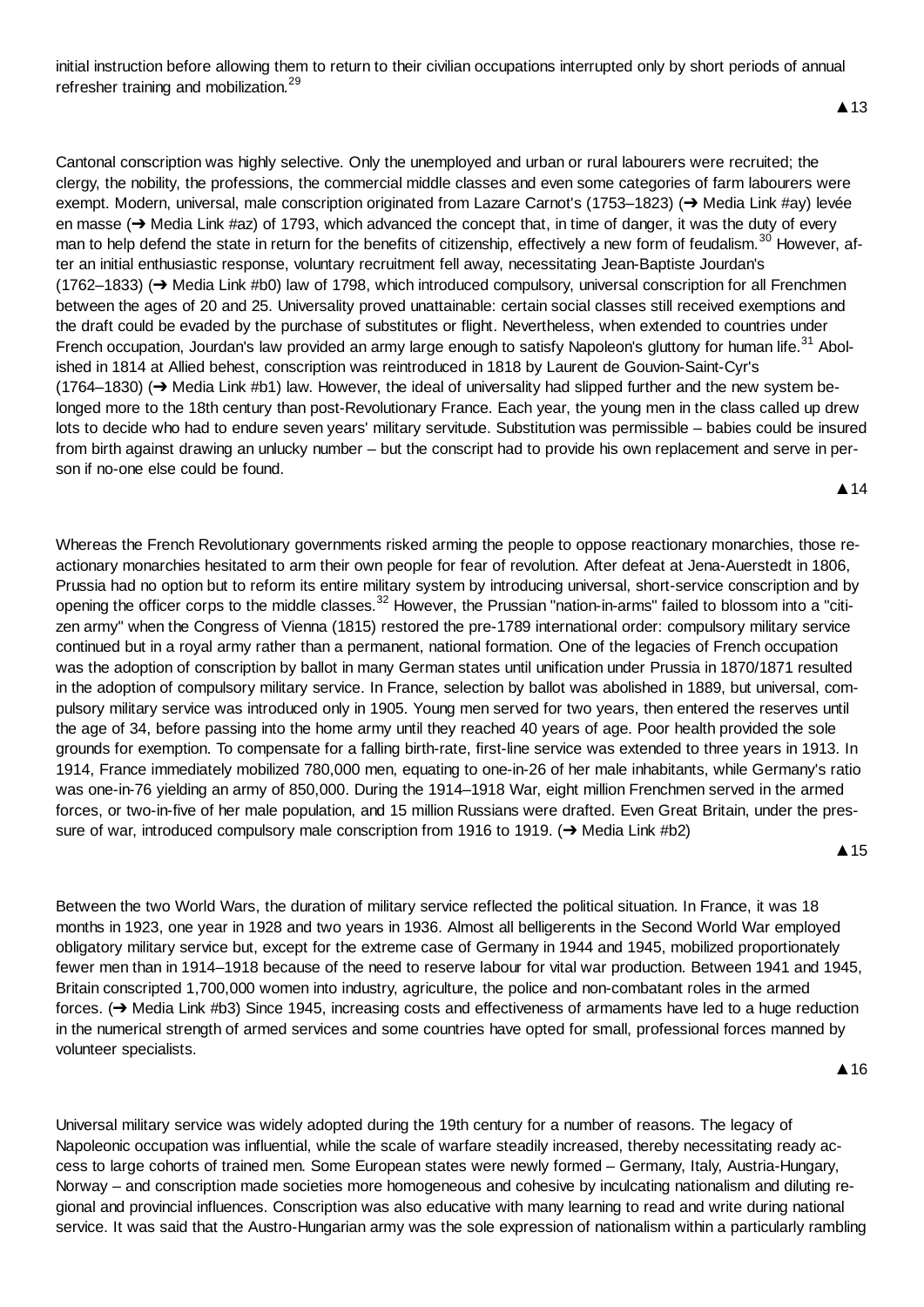and incoherent state. Certainly, its combat performance on the Italian front (1915–1918), when heavily outnumbered, demonstrated considerable unity and common purpose.<sup>33</sup>

**▲**17

The need to foster national identity, as well as dangers to state security caused by the Second World War and subsequent Cold War, persuaded most European countries to retain conscription after 1945. However, the formation of NATO in 1949,  $\rightarrow$  Media Link #b4) the rapid evolution of the European Union, the collapse of the Soviet Union and Warsaw Pact in 1989 and steeply rising costs have led to some reconsideration. Britain abandoned conscription in 1960 because it was too expensive and there were insufficient duties and deployments to occupy the soldiers. Public unrest during the Vietnam War caused the United States to end the selective draft in 1973. Belgium abolished military service in 1994 while it was suspended in France in 2001 and Sweden in 2010. The Netherlands and Italy have also suspended conscription with a view to eventual abolition. Within NATO, only Denmark (4–12 months), Turkey (12–15 months), Austria (6 months), Cyprus (24 months), Finland (6–12 months), Estonia (8–11 months), Greece (9 months) and Norway (19 months) have retained the draft. Outside the EU and NATO, new states like Belarus, Macedonia, Russia, Moldova, Serbia and Ukraine have adopted conscription, both for defence and to foster nationalism (→ Media Link #b5). Switzerland is a unique case where universal conscription is perceived as a vital, patriotic duty, although women are now allowed to volunteer for non-military tasks.<sup>34</sup>

**A** 18

Although conscription has never been popular, even democratic governments have consistently been able to persuade people of its necessity. Between Dunkirk in 1940 and Operation Overlord in 1944, most of the British conscript army took no active part in the war but moved from camp to camp within the British Isles, preparing for the eventual invasion of mainland Europe. The men were bored, hated both Prime Minister Winston Churchill (1874–1965) (→ Media Link #b6) and the war but were sufficiently conformist to obey the law and believe the propaganda. The reintroduction of conscription in 1947 was deeply loathed and resented yet a conservative, war-weary and demoralized population did not revolt.<sup>35</sup> Conscription built some fragile bridges between soldier and civilian but its eclipse will be mourned by few and the military will again retreat into introspective. Therein resides some guarantee of political stability, although the politicization and right-wing leanings of many European officer corps are frequently underestimated. The received wisdom is that armies reflect their parent societies. It is assumed that Europe is now federalist rather than nationalist, anti-war, anti-armed forces and anti-conscription. So great has the disassociation between the military and civil society become that the recent British Labour government under Tony Blair (\*1953) (→ Media Link #b7) and Gordon Brown (\*1951) (→ Media Link #b8) – continued by David Cameron's (\*1966) (→ Media Link #b9) coalition administration – mounted a "love the British armed forces" campaign to justify unpopular and irrelevant wars in Iraq and Afghanistan, the cant intensifying as the casualty rate increased. Every military death was reported in the media; each returning corpse greeted with full televised pomp; every soldier, whether cook or machine-gunner, dead or injured, suddenly became a "hero"; and the connections between the armed forces and the royal family were shamelessly exploited. Instead of modern British soldiers skulking around in civilian clothes lest they became targets for ridicule or terrorists, they are now encouraged to wear uniform in public. This propaganda initiative appears to have achieved significant and rapid results amongst a fickle and gullible public that knows nothing of the realities of war but nothing fundamental has changed. The British army has always been tolerated, even praised, when fighting overseas but the bogus, skin-deep popularity evaporates as soon as the soldiers return en-masse to the British Isles. The army is then required to disappear, wheeled out only for the theatre of state and ceremonial occasions, revealing the true depth of the civil-military divide.<sup>36</sup> Within the British Isles, the military remains a mere servant of democratically-elected governments.<sup>37</sup>

▲19

## Conclusion

Since 1500, the degree of civil-military separation has varied. War became more "popular" during the religious wars between 1520 and 1648 and civil-military differences consequently became less pronounced until the advent of regular, uniformed, professional armies in the second half of the 17th century re-established a clearer separation. The adoption of compulsory male military service during the 19th and 20th centuries again narrowed the military-civil divide. Since 1991 small, professional, more cost-effective forces have gradually replaced mass conscript armies, leading to a re-sharpening of civil-military segregation.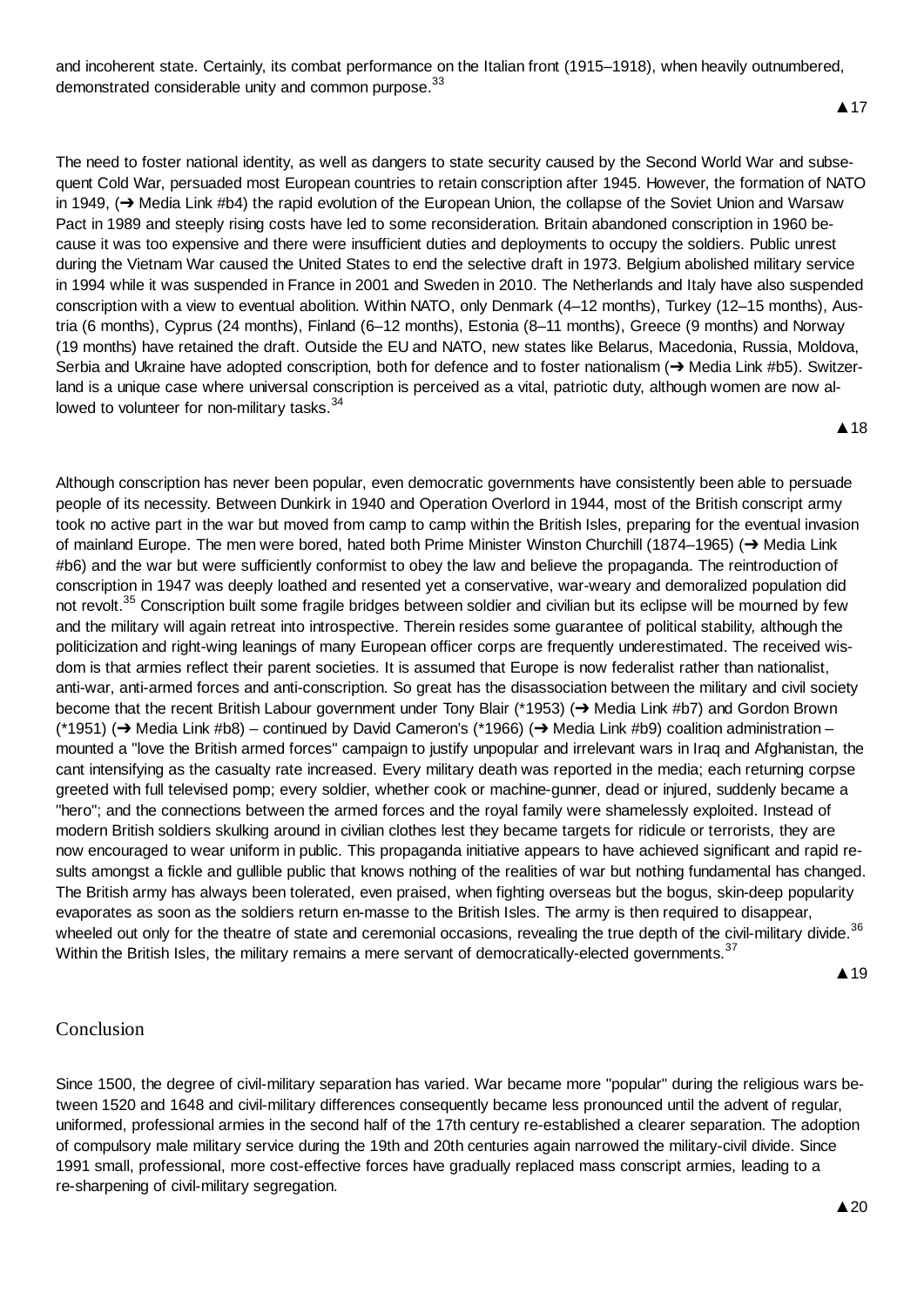## Appendix

Sources

Arden, John: Serjeant Musgrave's Dance, an Un-historical Parable, London 1982.

Brooke, Henry: The Secret History and Memoirs of the Barracks of Ireland, London 1747.

Hayter, Tony (ed.): An Eighteenth-Century Secretary at War: The Papers of William, Viscount Barrington, London 1988.

Kipling, Rudyard: Barrack-Room Ballads and Other Verses, London 1892; online: http://openlibrary.org/books /OL7022657M/Barrack-room\_ballads\_and\_other\_verses [24/03/2011].

Spicer, Tim: An Unorthodox Soldier: Peace and War and the Sandline Affair, an Autobiography, Edinburgh 1999.

Bibliography

Aman, Jacques: Les officiers bleus dans la marine française, Geneva 1976.

Anderson, Matthew S.: War and Society in Europe of the Old Regime: 1618–1789, London 1988.

Artz, Frederick Binkerd: The Development of Technical Education in France 1500–1850, Cleveland 1966.

Ashworth, Gregory John: War and the City, London 1991.

Bamford, Paul Walden: Fighting Ships and Prisons: The Mediterranean Galleys of France in the Age of Louis XIV, Minneapolis 1973.

Baron, Alexander: From the City, from the Plough, London 1948.

Bertout, Claude: Le domaine militaire, Paris 1909.

Best, Geoffrey: War and Society in Revolutionary Europe, 1770–1870, London 1982.

Bond, Brian: War and Society in Europe, 1870–1970, London 1983.

Buchholz, Arden: Moltke, Schlieffen and Prussian War Planning, Oxford 1991.

Büsch, Otto: Militärsystem und Sozialleben im alten Preußen, 1713–1807, Berlin 1962.

Chagniot, Jean: Paris et l'armée au XVIIIe siècle, Paris 1985.

Childs, John: Armies and Warfare in Europe, 1648–1789, Manchester 1982.

idem: The Army of Charles II, London 1976.

idem: The British Army of William III, 1689–1702, Manchester 1987.

idem: The Military Use of Land: A History of the Defence Estate, Bern 1998.

Corvisier, André: Armées et sociétés en Europe de 1494 à 1789, Paris 1976.

Corvisier, André / Childs, John (eds.): A Dictionary of Military History, London 1994.

Cole, Charles Woolsey: Colbert and a Century of French Mercantilism, New York 1939, vol. 1–2.

Douet, James: British Barracks, 1600–1914: Their Architecture and Role in Society, London 1998.

Duffy, Christopher: The Army of Frederick the Great, Newton Abbot 1974.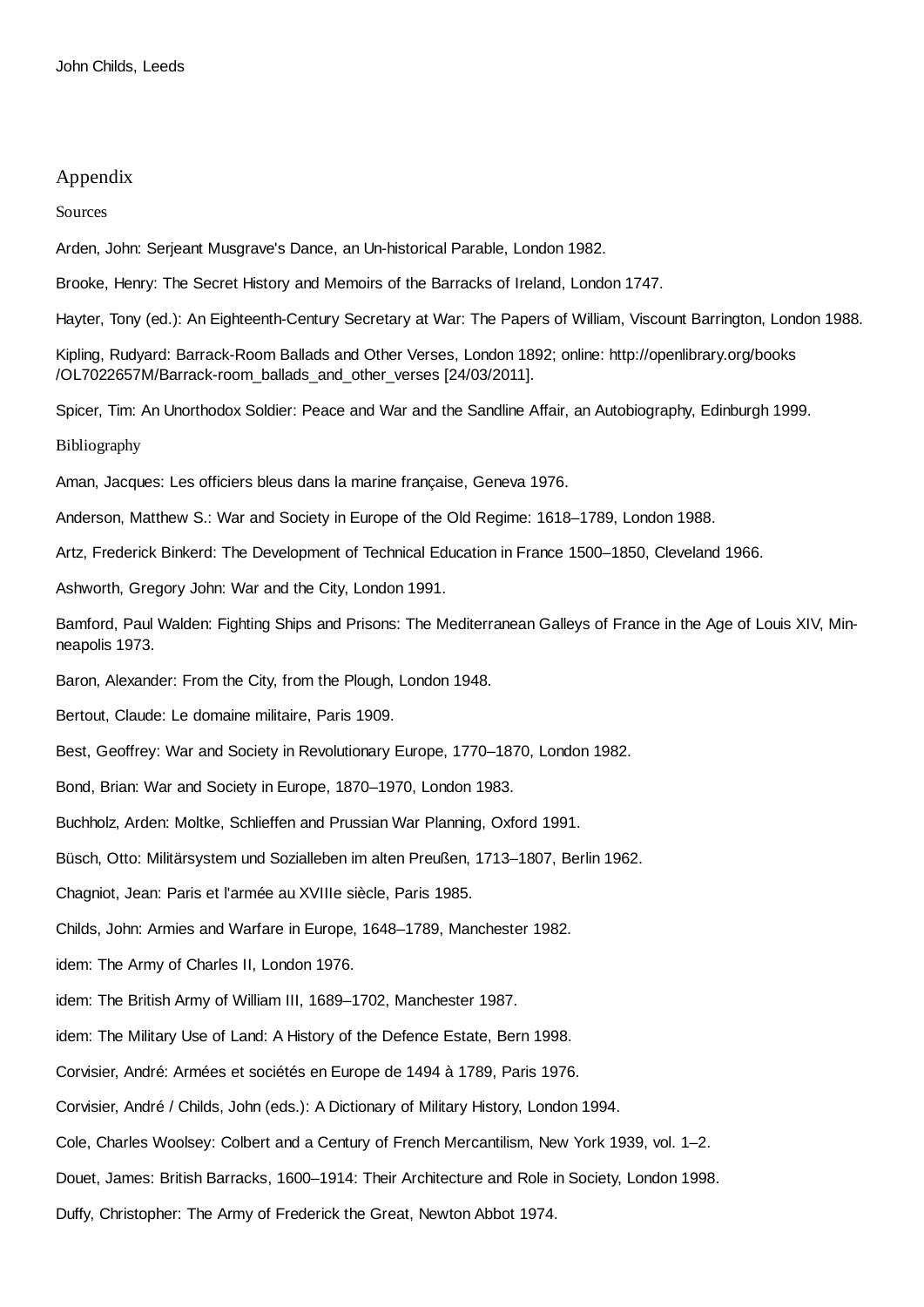idem: The Army of Maria Theresa, Newton Abbot 1977.

idem: The Austrian Army in the Seven Years' War, Rosemont 2000, vol. 1: Instrument of War.

idem: The Military Experience in the Age of Reason, London 1987.

Ellis, John: The Sharp End: The Fighting Man in World War II, London 1993.

Forrest, Alan: Conscripts and Deserters: The Army and French Society During the Revolution and Empire, Oxford 1989.

idem: Napoleon's Men: The Soldiers of the Revolution and Empire, London 2002.

Guilmartin, John Francis: Galleons and Galleys, London 2002.

Gutmann, Myron P.: War and Rural Life in the Early Modern Low Countries, Princeton 1980.

Guy, Alan: Oeconomy and Discipline: Officership and Administration in the British Army, 1714–1763, Manchester 1985.

Harnisch, Hartmut: Preußisches Kantonsystem und ländliche Gesellschaft: Das Beispiel der mittleren Kammerdepartements, in: Bernhard R. Kroener et al. (eds.): Krieg und Frieden: Militär und Gesellschaft in der frühen Neuzeit, Paderborn 1966.

Hayter, Tony: The Army and the Crowd in Mid-Georgian England, London 1978.

Hewitson, Thomas L.: A Soldier's Life: The Story of Newcastle Barracks, Newcastle-upon-Tyne 1999.

Hickman, Tom: The Call Up: A History of National Service, London 2005.

Holmes, Richard: Firing Line, London 1994.

Houlding, John A.: Fit for Service: The Training of the British Army, 1715–1795, Oxford 1981.

Hoskins, William George: Harvest Fluctuations and English Economic History, 1480–1619, in: Agricultural History Review 11 (1964), pp. 28–46.

Ingrao, Charles W.: The Hessian Mercenary State: Ideas, Institutions and Reform under Frederick II, 1760–1785, Cambridge 1987.

Jauffret, Jean-Charles: Armée et pouvoir politique: La question des troupes spéciales charges du maintien de l'ordre en France de 1871 à 1914, in: Revue historique 547 (1983), pp. 97–145.

Longden, Sean: To the Victor the Spoils: Soldiers' Lives from D-Day to VE-Day, London 2007.

Lynn, John A.: Women, Armies, and Warfare in Early Modern Europe, Cambridge 2008.

Lucas, James: War on the Eastern Front: the German Soldier in Russia, 1941–1945, London 1998.

MacIvor, Iain: The Fortifications of Berwick-upon-Tweed, London 1972.

Masson, Philippe: Napoléon et la marine, Paris 1968.

McPhee, John: The Swiss Army: La Place de la Concorde Suisse, London 1984.

Meyer, Jean: Colbert, Paris 1981.

Mortimer, Geoff: Wallenstein, the Enigma of the Thirty Years' War, London 2010.

Paret, Peter: Yorck and the Era of Prussian Reform, 1807–1815, Princeton 1966.

Parker, Geoffrey: The Army of Flanders and the Spanish Road, 1567–1659, Cambridge 2004.

Pollak, Martha: Cities at War in Early Modern Europe, Cambridge 2010.

idem: Turin, 1564–1680: Urban Design, Military Culture and the Creation of the Absolutist Capital, Chicago 1991.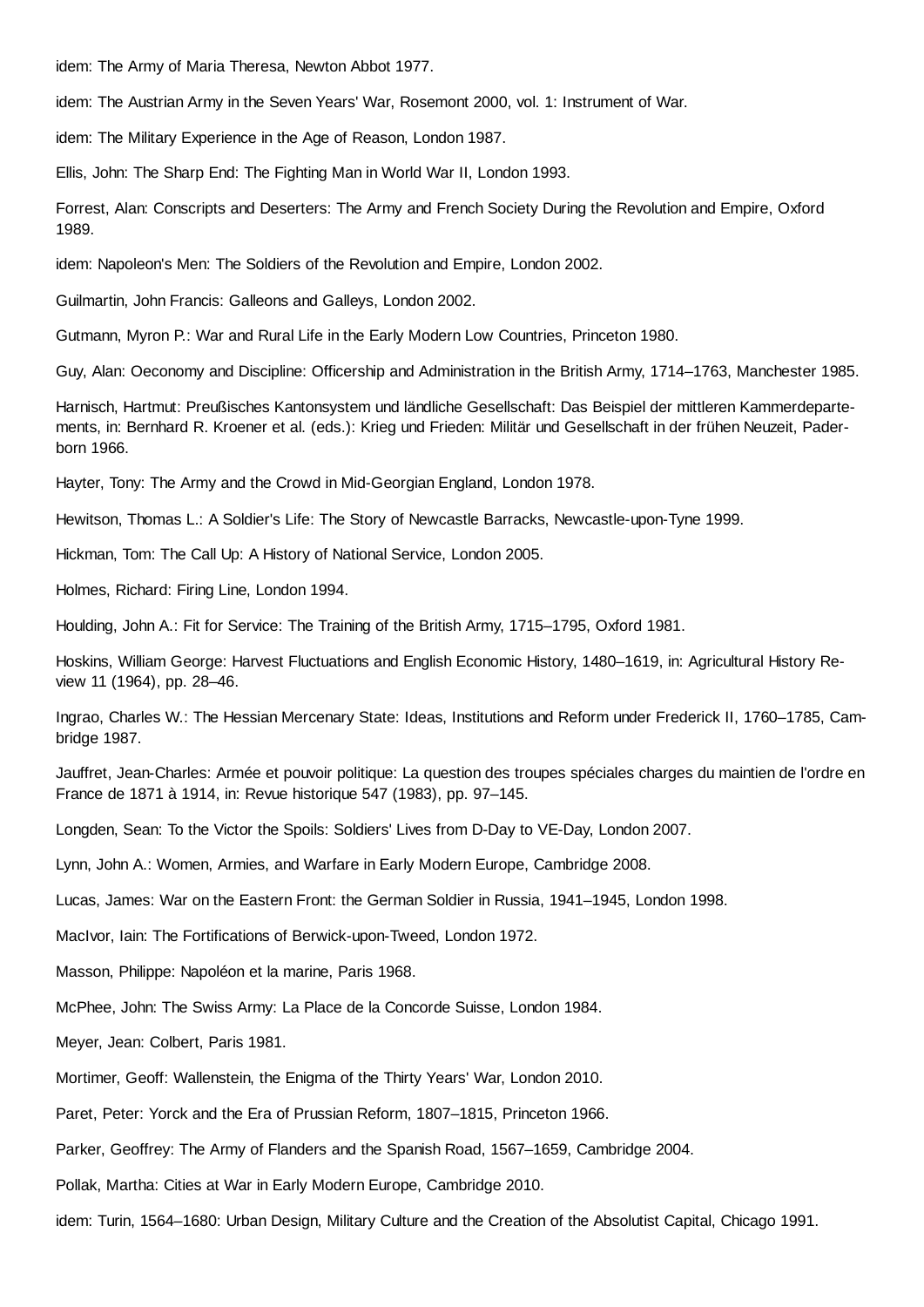Rowe, Peter: Defence: The Legal Implications: Military Law and the Laws of War, London 1987.

Redlich, Fritz: The German Military Enterpriser and his Work Force, Wiesbaden 1964–1965, vol.1–2.

Reinhard, Marcel: Le Grand Carnot, Paris 1950–1952, vol. 1–2.

Royle, Trevor: National Service: The Best Years of their Lives, London 2008.

Sajer, Guy: The Forgotten Soldier, London 1999.

Scahill, Jeremy: Blackwater: The Rise of the World's Most Powerful Mercenary Army, London 2008.

Scott, Leonard V.: Conscription and the Attlee Governments: The Politics and Policy of National Service, 1941–1951, Oxford 1993.

Shanahan, William Oswald: Prussian Military Reforms, 1786–1813, New York 1945.

Stoker, Donald et al. (eds.): Conscription in the Napoleonic Era, London 2009.

Strachan, Hew: Wellington's Legacy: The Reform of the British Army, 1830–1854, Manchester 1984.

Sturgill, Claude C.: Changing Garrisons: The French System of Étapes, in: Canadian Journal of History 20 (1985), pp. 193–201.

Sweetman, John: Civil-Military Relations in Britain, London 1986.

Tallett, Frank: War and Society in Early Modern Europe, 1495–1715, London 1992.

Thompson, Mark: The White War: Life and Death on the Italian Front, 1915–1919, London 2009.

Tomlinson, Howard C.: Guns and Government: the Ordnance Office under the Later Stuarts, London 1979.

Upton, Anthony: Charles XI and Swedish Absolutism, New York 1998.

**Notes** 

- 1. ^ See Chagniot, Paris 1985; Jauffret, Armée 1983, pp. 97–145; Hayter, Army 1978; Rowe, Defence 1987; Sweetman, Civil-Military Relations 1986.
- 2. ^ See Scahill, Blackwater 2008; Spicer, An Unorthodox Soldier 1999.
- 3. ^ See Mortimer, Wallenstein 2010; Redlich, German Military Enterpriser 1964/1965, vol. 1–2.
- 4. ^ See Childs, Military Use 1998.
- 5. ^Childs, Army 1976, p. 256; Tomlinson, Guns 1979, p. 177.
- 6. ^ Pollak, Cities 2010; idem, Turin 1991; Ashworth, War 1991. On rural aspects, see Gutmann, War 1980.
- 7. ^ See Duffy, Military Experience 1987; Holmes, Firing Line 1994; Ellis, Sharp End 1993; Sajer, Forgotten Soldier 1999; Lucas, War 1998.
- 8. ^For a general introduction to "war and society" incorporating civil-military relations, see Tallett, War 1992; Corvisier, Armées 1976; Anderson, War 1988; Best, War 1982; Bond, War 1983.
- 9. ^The process whereby European governments gradually assumed control over their armies stretched from ca. 1648 to ca. 1800. In the interim, many state functions – recruitment, distribution of pay, regimental administration, provision of uniform – were sub-contracted to the officers. See Childs, Armies 1982, pp. 42–46, 63–64; Guy, Oeconomy 1985, pp. 162–169; Hayter, An Eighteenth-Century Secretary 1988.
- 10. See Artz, Development 1966.
- 11. <sup>^</sup> See Houlding, Fit for Service 1981.
- 12. ^ Brooke, Secret History 1747, pp. 8-18.
- 13. MacIvor, Fortifications 1972.
- 14. ^ Strachan, Wellington's Legacy 1984, pp. 60–63.
- 15. ^ Hewitson, A Soldier's Life 1999.
- 16. Douet, British Barracks 1998.
- 17. ^ Bertout, Le Domaine militaire 1909; Childs, Military Use 1998.
- 18. ^ Parker, Army 2004; Sturgill, Changing Garrisons 1985.
- 19. ^ Ashworth, War 1991.
- 20. ^ Duffy, The Army 1974, pp. 58–59, 60, 65; idem, Austrian Army 2000, vol. 1, pp. 207, 317, 318; idem, Army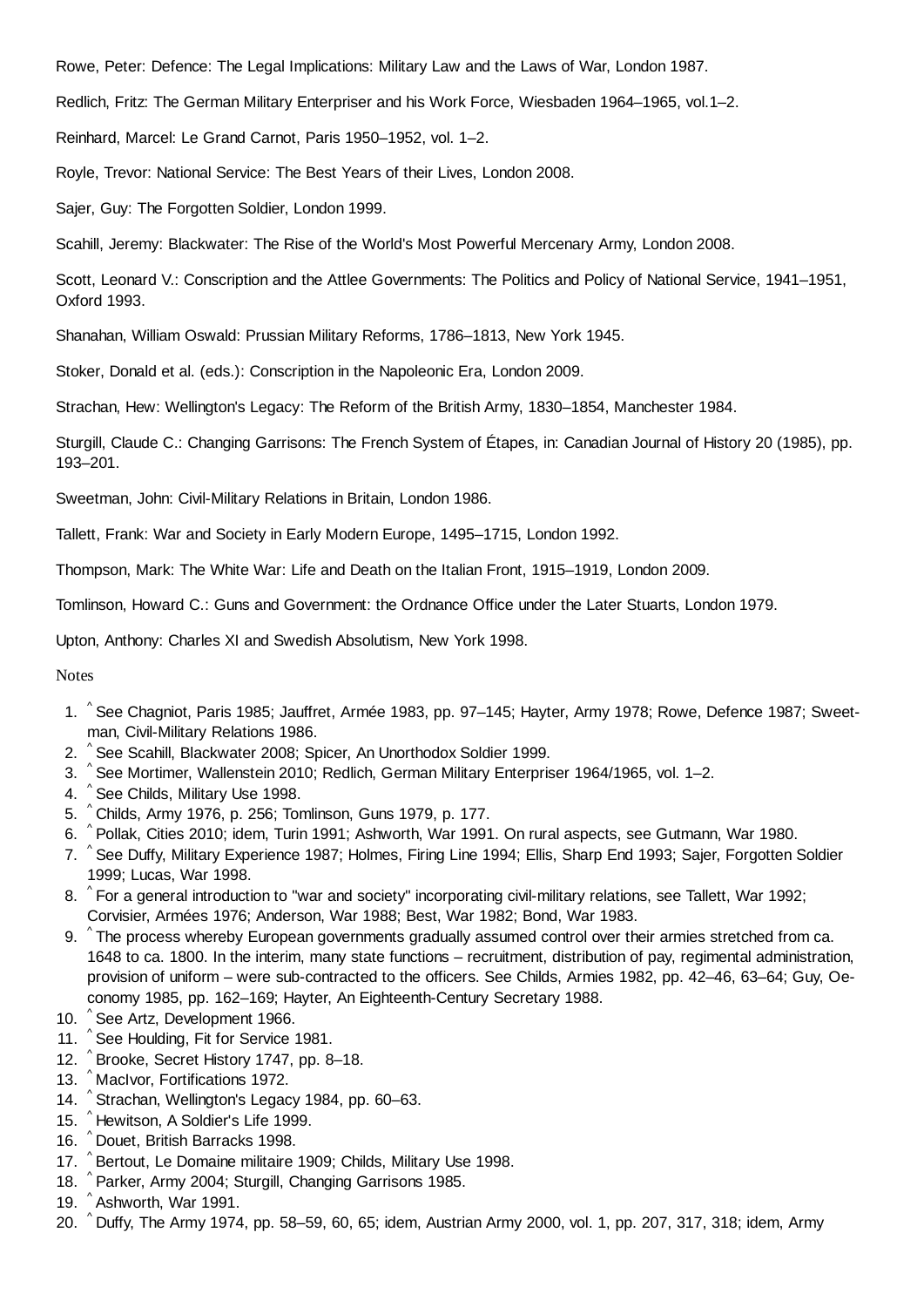1977, pp. 53–59.

- 21. ^Bucholz, Moltke 1991, p. 44.
- 22. ^Childs, The British Army 1987, pp. 110–115. A series of annual English Recruiting Acts, popularly known as "Pressing Acts", began in 1704 (2 & 3 Anne c.18). They provided the context for George Farquhar's play, *The Recruiting Officer*, first performed in 1706 at the Drury Lane Theatre, London.
- 23. ^ Bamford, Fighting Ships 1973; Guilmartin, Galleons 2002.
- 24. ^ Hoskins, Harvest Fluctuations 1964.
- 25. 
Corvisier / Childs (eds.): Dictionary of Military History 1994, p. 691.
- ^ 26. Lynn, Women 2008, pp. 66–117.
- 27. ^ Aman, Les Officiers bleus 1976; Masson, Napoléon 1968; Meyer, Colbert 1981; Cole, Colbert 1939.
- 28. 
Upton, Charles XI 1998.
- 29. ^Büsch, Militärsystem 1962; Harnisch, Preußisches Kantonsystem 1966, pp. 137–165; Ingrao, The Hessian Mercenary State 1987, pp. 132–135.
- 30. ^ Reinhard, Le Grand Carnot 1950–1952.
- 31. ^ Forrest, Napoleon's Men 2002; idem, Conscripts 1989; Stoker, Conscription 2009.
- 32. ^ Shanahan, Prussian Military Reforms 1966.
- 33. ^ See Thompson, The White War 2009.
- 34. 
Information from SIPRI Yearbook 2010. McPhee, The Swiss Army 1984.
- 35. ^ Scott, Conscription 1993; Royle, National Service 2008; Hickman, The Call Up 2005; Baron, From the City 1948; Longden, To the Victor 2007.
- 36. ^ See the poem Tommy by Rudyard Kipling. Kipling, Barrack-Room Ballads 1892, p. 6–9; Arden, Serjeant Musgrave's Dance 1982, first performed in 1959.
- 37. ^ Militarized police forces, such as the maréchausée (France, 1626; Netherlands, 1814), Gendarmerie Nationale (1791), Guardia Civil (1844) and CRS (1944–1945), partially bridge that divide but, at the time of writing, such paramilitary organizations have not yet appeared in the United Kingdom.

This text is licensed under: All rights reserved

Editor: Peter H. Wilson Copy Editor: Jennifer Willenberg

DDC: 343 [Info  $\leq$  ], 355 [Info  $\leq$  ]

## Citation

Childs, John: Barracks and Conscription: Civil-Military Relations in Europe from 1500, in: European History Online (EGO), published by the Institute of European History (IEG), Mainz 2011-08-01. URL: http://www.ieg-ego.eu/childsj-2011-en URN: urn:nbn:de:0159-2011072006 [YYYY-MM-DD].

When quoting this article please add the date of your last retrieval in brackets after the url. When quoting a certain passage from the article please also insert the corresponding number(s), for example 2 or 1-4.

## **Link #ab**

• Donald Rumsfeld (\*1932) VIAF (http://viaf.org/viaf/41974687) DNB [7] (http://d-nb.info/gnd/124801757)

## **Link #ac**

Französische Revolution als Medienereignis (http://www.ieg-ego.eu/de/threads/europaeische-medien/europaeische-medienereignisse/rolf-reichardt-die-franzoesische-revolution-als-europaeisches-medienereignis-1789-1799)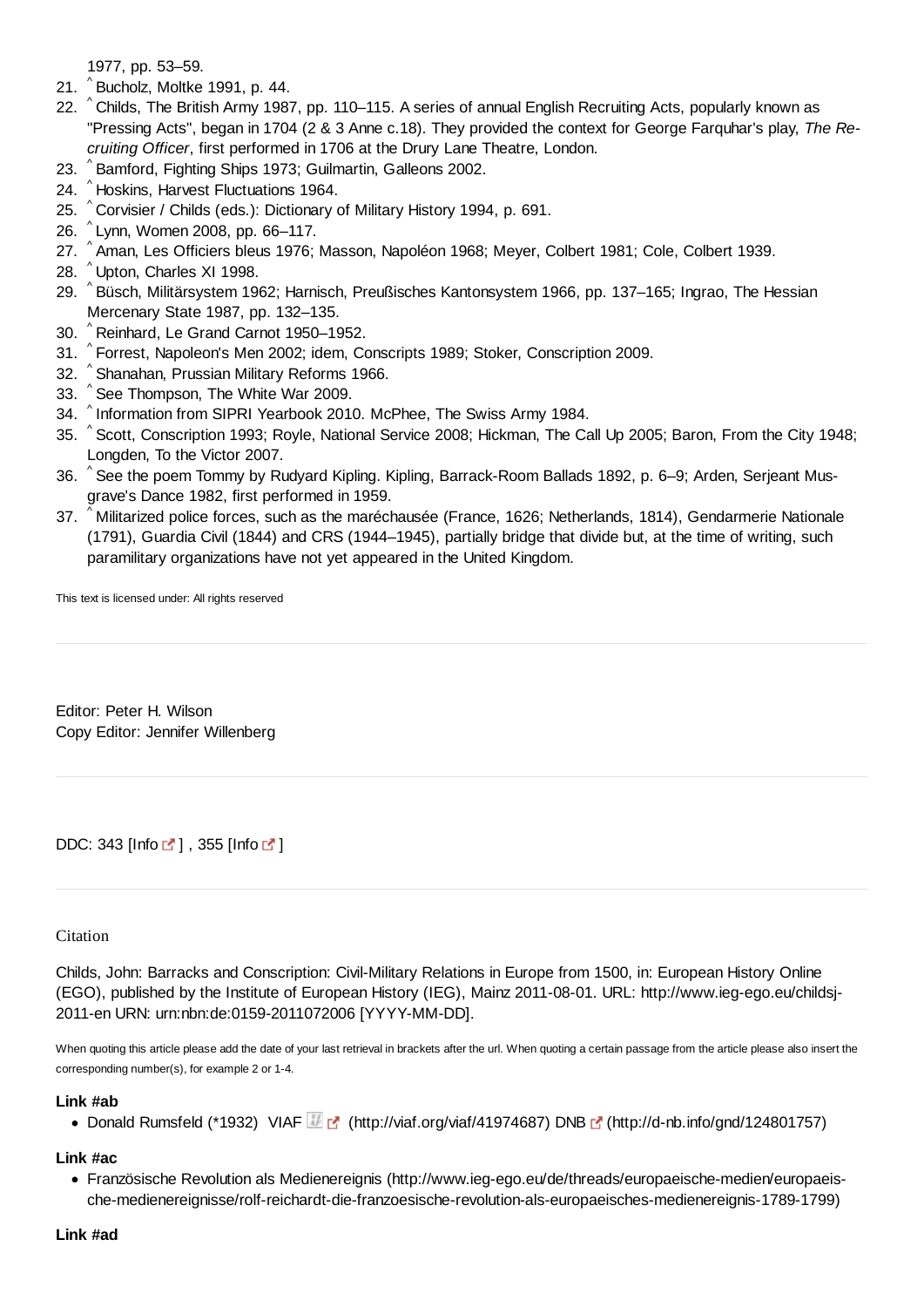• Frederick II of Prussia (1712–1786) VIAF **M** C (http://viaf.org/viaf/12303200) DNB C (http://d-nb.info /gnd/118535749) ADB/NDB (http://www.deutsche-biographie.de/pnd118535749.html)

## **Link #ae**

● Benito Mussolini (1883–1945) VIAF (http://viaf.org/viaf/90162262) DNB [ (http://d-nb.info/gnd/118585967)

## **Link #af**

Francisco Franco (1892–1975) VIAF  $\mathbb{F}_2$  (http://viaf.org/viaf/44334635) DNB  $\mathbb{F}_2$  (http://d-nb.info/gnd/11853470X)

## **Link #ag**



 (http://www.ieg-ego.eu/en/mediainfo/jacob-duck-c.-160020131667-soldiers-rest-17th-century?mediainfo=1&width=900&height=500) Jacob Duck (ca. 1600–1667), "Soldier's Rest" 17th century

## **Link #ah**

• Charles I of England (1600–1649) VIAF **(a)** (http://viaf.org/viaf/67750325) DNB <sup>(a</sup>) (http://d-nb.info /gnd/118720856) ADB/NDB (http://www.deutsche-biographie.de/pnd118720856.html)

## **Link #ai**



 (http://www.nationalarchives.gov.uk/pathways/citizenship/rise\_parliament/citizenship2.htm) The Petition of Right, 1628, National Archives, Kew L'

## **Link #aj**

• Arthur Wellesley, Duke of Wellington (1769–1852) VIAF <sup>17</sup> (http://viaf.org/viaf/2465308) DNB <sup>7</sup> (http://dnb.info/gnd/118806645)

## **Link #ak**

Edward Cardwell (1813–1886) VIAF  $\mathbb{F}_{\mathbb{C}}$  (http://viaf.org/viaf/73580705)

## **Link #al**



 (http://www.ieg-ego.eu/en/mediainfo/infantry-barracks-in-aldershot-c-1860?mediainfo=1& amp;width=900&height=500) Infantry Barracks in Aldershot ca. 1860

## **Link #am**

• Napoleon Bonaparte (1769–1821) VIAF  $\mathbb{F}$  (http://viaf.org/viaf/106964661) DNB  $\mathbb{F}$  (http://d-nb.info /gnd/118586408) ADB/NDB (http://www.deutsche-biographie.de/pnd118586408.html)

## **Link #ao**

• James II of England (1633–1701) VIAF (http://viaf.org/viaf/3265477) DNB [ (http://d-nb.info /gnd/118711539)

**Link #ap**

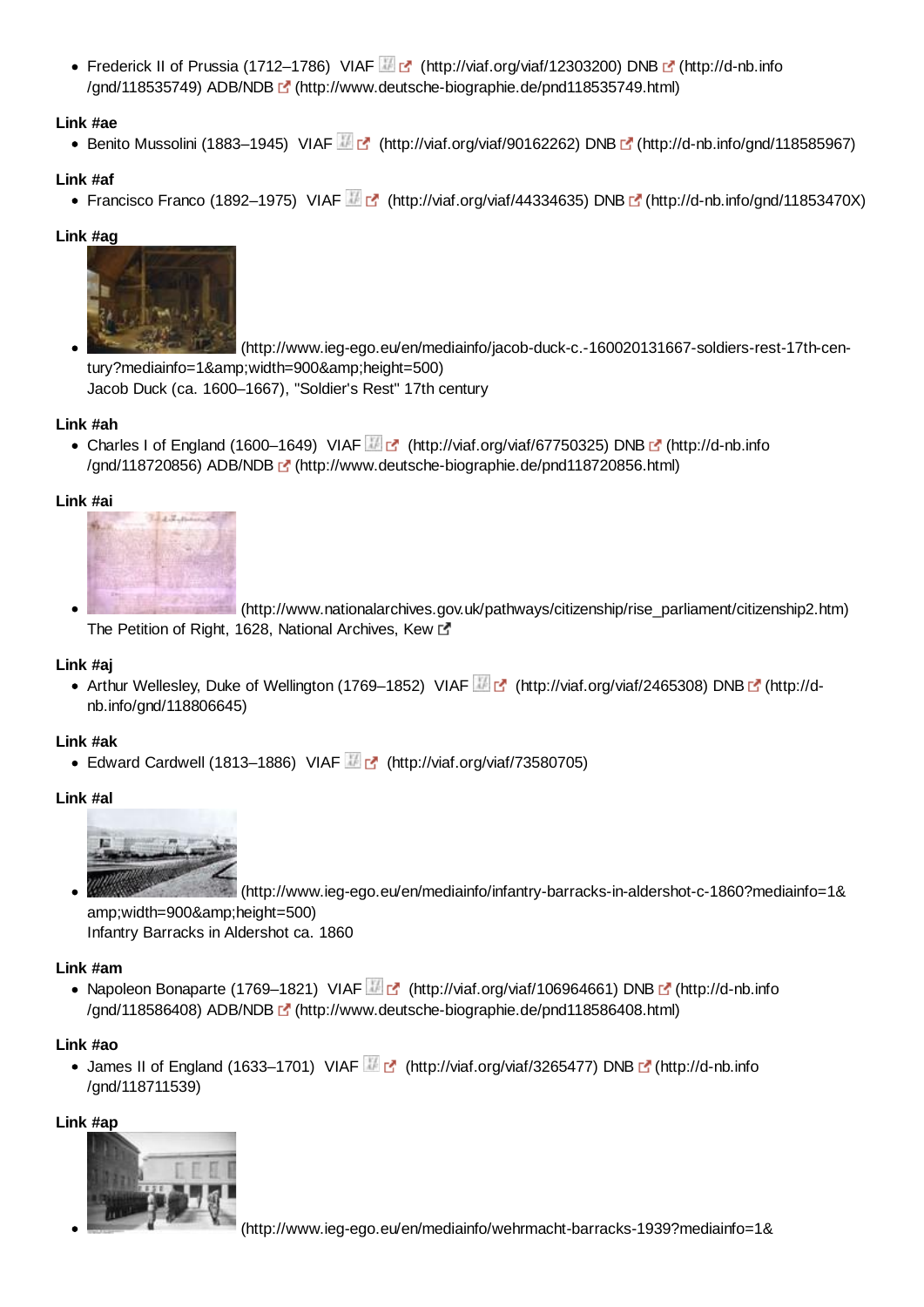amp;width=900&height=500) Wehrmacht Barracks 1939

## **Link #aq**

• Empress Maria Theresa (1717–1780) VIAF **M**<sub>C</sub> (http://viaf.org/viaf/59876481) DNB C (http://d-nb.info /gnd/118577867) ADB/NDB (http://www.deutsche-biographie.de/pnd118577867.html)

## **Link #as**

Charles XI of Sweden (1655–1697) VIAF (http://viaf.org/viaf/2617864) DNB [ (http://d-nb.info /gnd/119160978) ADB/NDB (http://www.deutsche-biographie.de/pnd119160978.html)

## **Link #at**

Revolutionary and Napoleonic Wars (http://www.ieg-ego.eu/en/threads/alliances-and-wars/war-as-an-agentof-transfer/frederick-c-schneid-the-french-revolutionary-and-napoleonic-wars)

## **Link #au**

Prisoners in War (http://www.ieg-ego.eu/en/threads/alliances-and-wars/war-as-an-agent-of-transfer/sibyllescheipers-prisoners-and-detainees-in-war)

#### **Link #av**

• Francois-Michel Le Tellier de Louvois (1639–1691) VIAF **Manual Communist** (http://viaf.org/viaf/29542678) DNB C (http://dnb.info/gnd/100194109)

#### **Link #aw**

• Jean-Baptiste Colbert (1619–1683) VIAF **M**<sub>L</sub> (http://viaf.org/viaf/59175183) DNB L (http://d-nb.info /gnd/118521470)

#### **Link #ax**

Frederick II of Hesse-Kassel (1720–1785) VIAF (http://viaf.org/viaf/47863906) DNB (http://d-nb.info /gnd/130249424) ADB/NDB (http://www.deutsche-biographie.de/pnd130249424.html)

## **Link #ay**

• Lazare Carnot (1753–1823) VIAF  $\mathbb{H}$   $\mathbb{F}$  (http://viaf.org/viaf/7387983) DNB  $\mathbb{F}$  (http://d-nb.info/gnd/118667203)

## **Link #az**

Levée en Masse (http://www.ieg-ego.eu/en/threads/alliances-and-wars/war-as-an-agent-of-transfer/conscription /ambrogio-a-caiani-levee-en-masse)

## **Link #b0**

• Jean-Baptiste Jourdan (1762–1833) VIAF (http://viaf.org/viaf/54254049) DNB [5] (http://d-nb.info /gnd/119024284)

## **Link #b1**

• Laurent de Gouvion-Saint-Cyr (1764–1830) VIAF **(Alexandria Cyristial** Contract No. 25546) DNB (http://d-nb.info /gnd/117550825)

#### **Link #b2**



COME ALONG BOTS<br>BEFORE IT IS TOO LATE (http://www.ieg-ego.eu/en/mediainfo/british-recruiting-poster-1915?mediainfo=1&amp;width=900& amp;height=500) British Recruiting Poster 1915

**Link #b3**